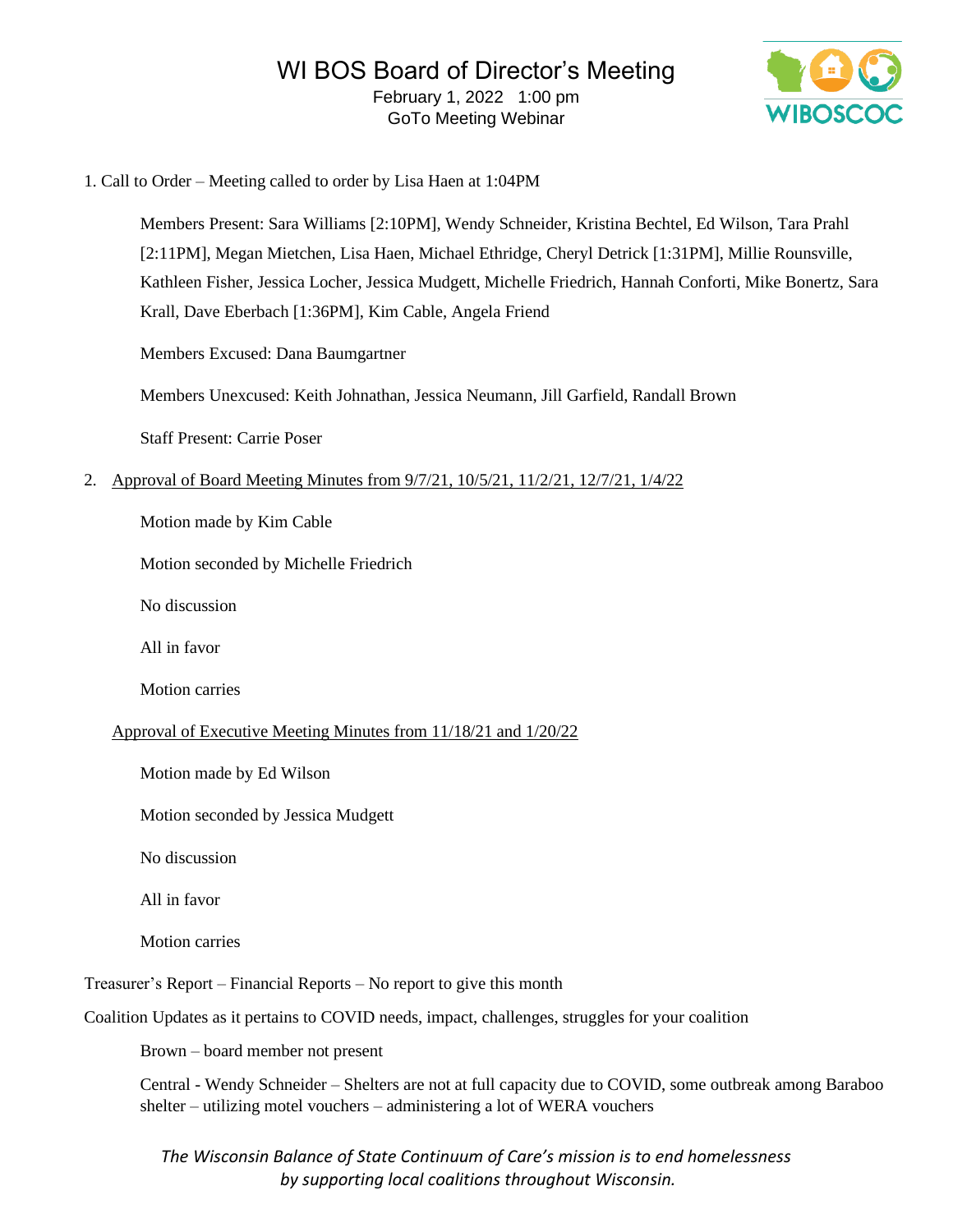

Coulee - Kristina Bechtel – shelter not at full capacity due to COVID19 – new shelter, Karuna Lodge housing 93 individuals and 12 families – COVID outbreak in all shelters – everyone vaccinated who wants to be – no need for PPE at this time – Coulee providing WERA and motel vouchers – Found 6 or 7 individuals during PIT – Outreach team trying to get folks on the street into shelters if they're willing

Dairyland – board member not present

E. Central - Ed Wilson – Shelters not at full capacity due to COVID – struggling with staff shortage - utilizing motels more which is proving to be a strain on finances – good for PPE's right now

Fox Cities – board member not present

Jefferson – Megan Mietchen – doing motel vouchers within Jefferson County, pulling from CE list but rooms are filling up fast

Kenosha – Lisa Haen – No recent outbreaks in shelters – some outbreak a few months ago and moved those with COVID into motels – testing sites are popping up all over – PPE is being distributed throughout community

Lakeshore – Michael Ethridge – Not enough units to house homeless individuals and families – hotel vouchers have been put to good use – after hours plan being met with resistance by city police being too selective as to who they will put into hotel rooms

North Central – Chandra Wakefield – Shelters are full – relying on motels to house COVID positive – utilizing WERA – good on PPE – staff shortage of 50% due to COVID

North East – Cheryl Detrick – Motel vouchers are being utilized because of a lack of shelters – one shelter in the process of being built – Difficulty finding housing – COVID numbers are increasing – hotel rooms are available again due to GB Packers losing playoffs

Northwest – Millie Rounsville – All three warming shelters are open to anyone – hotel vouchers are being utilized in three counties – purchased hotel in Ashland – working on getting additional hotels to agree to take in folks – Duluth having several fires due to homeless individuals seeking shelters, gathering a lot of press as a result – Encampment –  $12 - 20$  people being allowed to keep shelters up – local enforcement offering Carbon Monoxide training – struggling with shelter staff, running on a skeleton crew – WERA still up and running well

NWISH – no board member

Ozaukee – Kathleen Fisher – still utilizing 10 hotel rooms – breaking ground on the new noncongregant shelter and hoping to get open in fall – good on PPE

Rock Walworth – Jessica Locher – very little housing and employment available in area – received extra funding for motel vouchers – only found 2 people during PIT – No need for PPE

Rural North – Jessica Mudgett – Duana is stepping down from running Rural North coalition – looking for replacement – No COVID update to give – shelter is not up and running yet – out of RRH funds – utilizing TBRA funds and Motel vouchers –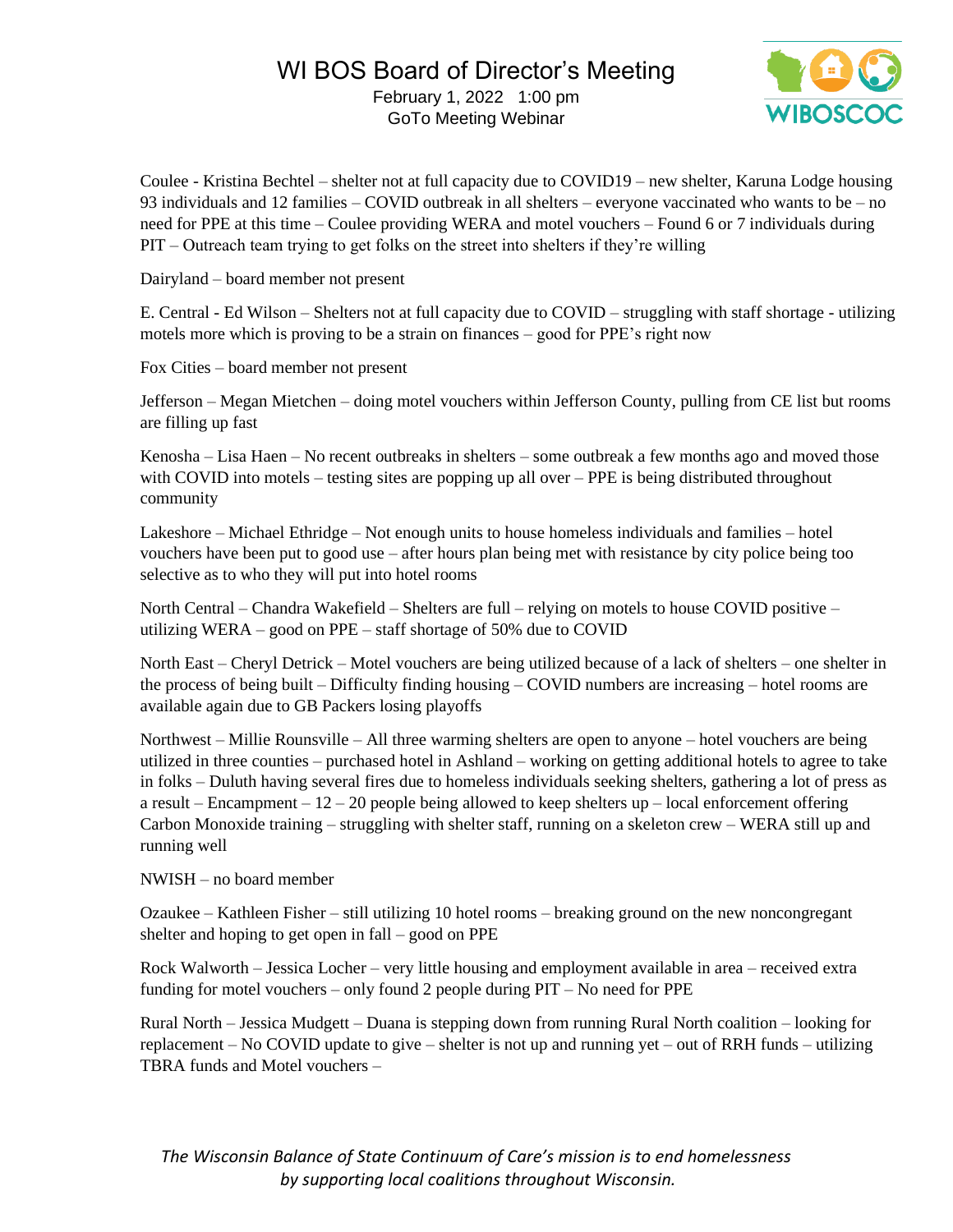

Southwest – Michelle Friedrich – Not enough housing to get into – getting Afghanistan refugees that they need to find housing for – COVID outbreak among homeless community, doing their best to isolate them – staff shortage due to COVID19 – still doing a lot of motel vouchers

Washington – Hannah Conforti – Both shelter programs have been COVID free and are at full capacity – some outbreak among staff – issuing a lot of motel vouchers – lack of housing in community making it difficult to utilize RRH funds

Waukesha – Kathleen Fisher – shelter has reduced capacity due to COVID and all shelters have had COVID outbreak – folks being moved to motels – overflow opening next week to take burden off shelters – finding housing has been difficult due to landlords not renting to homeless

W. Central – board member not present

Winnebagoland – Mike Bonertz – Housing situation is stressed – more people in need than housing is available -No additional information regarding COVID19

Angela Friend – Dairyland shelters not at full capacity – offering vaccines to everyone – good on PPE

Dave (ICA) more cases among staff in the last few weeks than the last year and a half – still allowing staff to travel but all of staff has been vaccinated and boosted

- 6. Board Chair Report Lisa Haen
	- Resolution to Create a Lived Experience Committee research conducted by the Lived Experience Task Force showed that we would be unable to move forward with compensation for persons with lived experience who are on the board – working on creating a resolution to offset this – creation of Lived Experience Committee – Cheryl will chair, Randall Brown will be the voice of the committee – board needs to review resolution before voting on – will have resolution before March meeting to review and will vote on in March. Will also work on a Lived Experience Compensation Policy that will mirror the Youth Compensation Policy that the board recently approved.
	- Strategic Plan Update reached out to DEI committee to ask them to review strategic plan worksheet Challenge 1 and provide us with target dates to get items of the strategic plan completed. The Executive Committee reviewed worksheet challenge 2 and established dates for completing the strategies.

### 7. Director Update – Carrie Poser

#### General Stuff

- DHS
	- o Leah left several people are stepping in to finish out the initiatives she started:
		- Data integration between Medicaid and HMIS (Jan 2021-present), 1<sup>st</sup> was done in a few weeks ago. Now it will be an automated process (ICA to DHS each month).
		- $\blacksquare$  Medicaid benefit state plan amendment (likely a June submission) working on setting rates
		- Grant program CM/HV for families (RFP in Feb) waiting on leadership approval
		- Opioid Settlement funds recovering housing (partnership with DOA); stay tuned for webinar/virtual meeting to learn more, address questions, etc.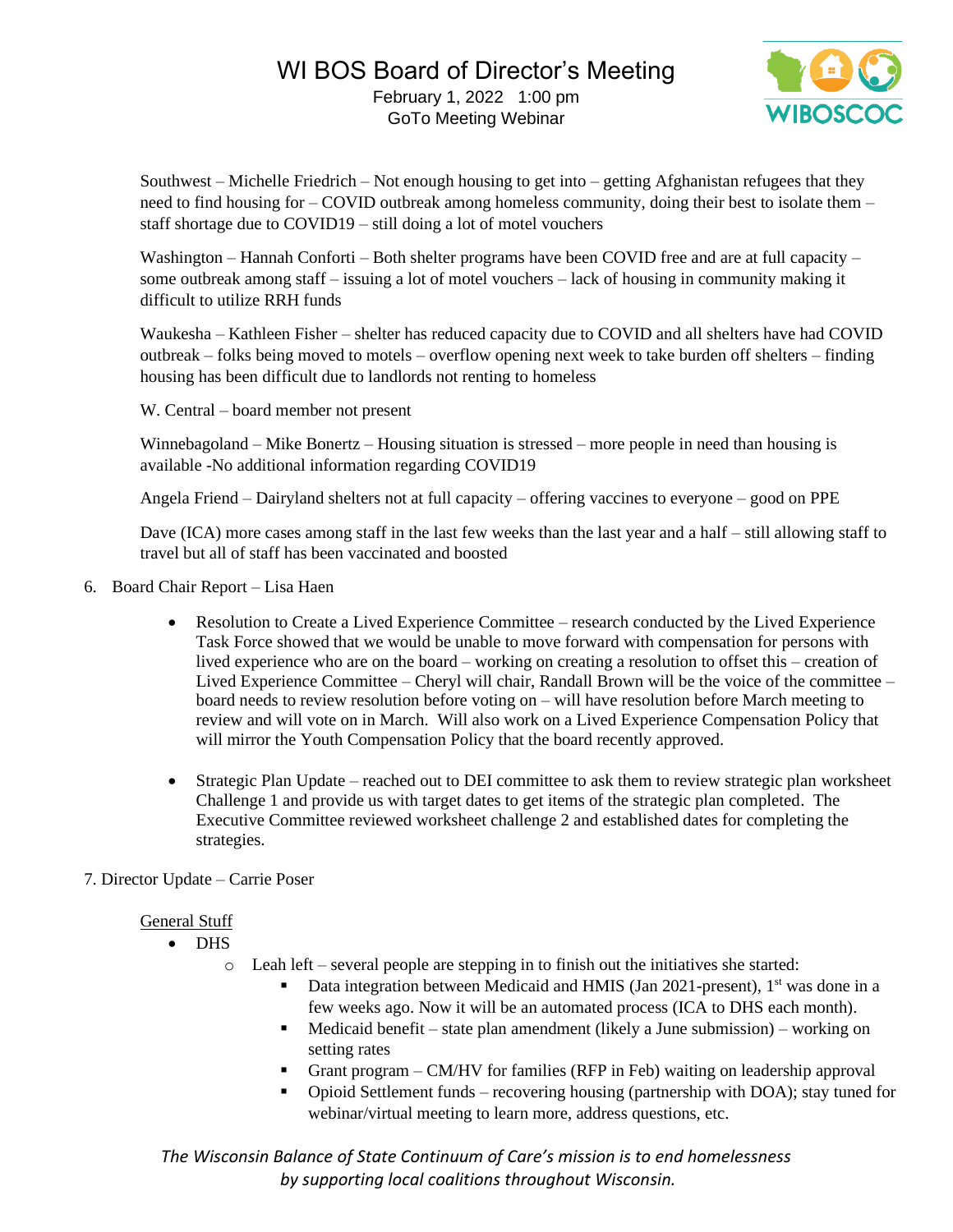

- Medicaid health plans (14) are contractually required to assign someone as a liaison to the homeless system starting 2022
- o Homeless Forum, continuing to be the 4<sup>th</sup> Monday from 9-10:30. Same link. Rotating topics. Will start with COVID update and ability to ask questions/provide feedback.
- o Planning virtual Psychological Recovery Training: 10-11:30, March 15, 22, 29
- o N95 masks available; 5,000 per pallet, 20 boxes on a pallet, 200 masks in a box; need a loading dock & ability to unload. If you community needs this, let me know.
- Interagency Council
	- $\circ$  Dec. 8<sup>th</sup>, the Council approved the new Statewide Plan to End Homelessness
	- o Participated in IAC workgroup meetings (12/2, 1/25); Council (12/8)
- ALICE Research Advisory Council Participated in the sub-group on Children  $(12/3, 1/27)$ 
	- $\circ$  ALICE is an acronym = Asset Limited Income Constrained Employed = a new way of defining and understanding the struggles of households that earn above the Federal Poverty Level, but not enough to afford a bare-bones household budget.
	- o Carrie is a member of the Research Advisory Committee
- ESFP Set-Aside Board  $(1/27)$  making decision about how allocation will work for the additional APRA funds & next round of phase funding. Voted to hold back 10% of the ARPA funds plus any declined funds and use Homeless data to help determine where those funds will go.
- Coalitions = BOS staff will be updating the "Find Services" section of the website with current information regarding points of contact, services, updated coalition governance documents, and after hour plans.

### Point-in-Time

- We did conduct 3 webinars in January on the PIT.
	- $\circ$  Planning (Carrie, Ryan, and an SSO) = conducted and recorded on 1/13
	- $\circ$  Report Running and Data Clean up (ICA) = conducted and recorded on 1/11
	- $\circ$  Putting it all together (Carrie & Leigh) = conducted and recorded on 1/19
- For January PIT, deadlines:
	- $\circ$  1<sup>st</sup> deadline for data completion = 2/18
	- $\circ$  Post-PIT survey = 2/25
	- $\circ$  Match = 3/4
- Looking at March/April, Carrie will be conducting another one specifically on the Post-PIT service Based count. This training will be aimed at those agencies that can and should be supporting the overnight count by conducting surveys of people encountered from Thursday morning at 6 am until the following Wed at 5.

### **Trainings**

 $\circ$  Diverse & Resilient – Jan. 6 & 20, Feb 2 & 16 (9-11 am). No recording. 4 session registration fee of \$50/person. Or \$20/person per session.

**Session 3: Trans Needs Assessment: Case Examples Feb. 2nd 9-11 am**

- o Provide overview of the Trans Needs Assessment Project
- o Review qualitative and quantitative data specific to social determinants of health for Trans people
- o Review concrete examples of harm with proposed solutions from the Trans community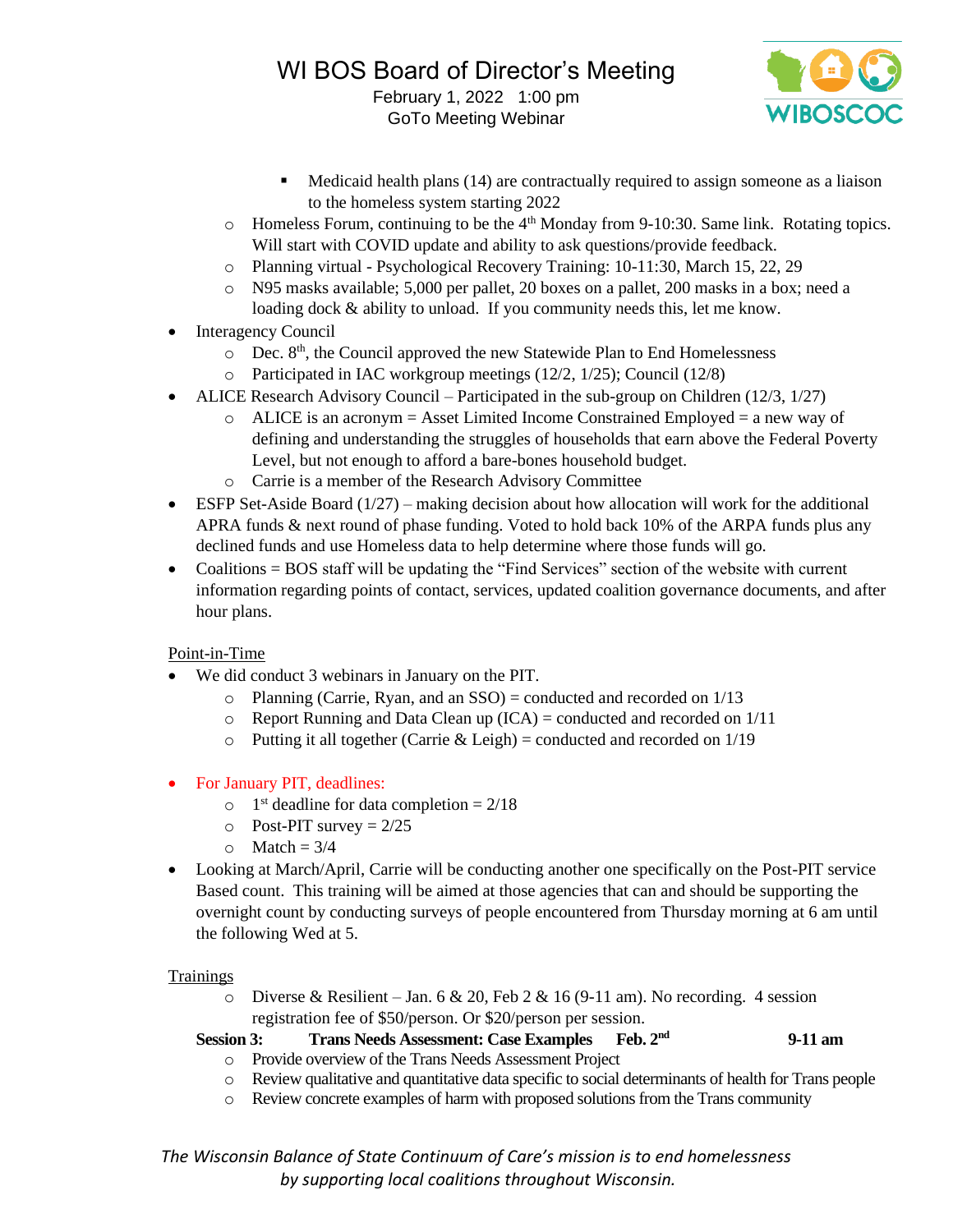# WI BOS Board of Director's Meeting

February 1, 2022 1:00 pm GoTo Meeting Webinar



# **Session 4: Inclusive Workplace Best Practices Feb. 16th 9-11 am**

- o Review data regarding the experiences of LGBTQ+ people in the workplace
- o Review policy level best practices for minimizing workplace harm
- o Identify basic steps for supporting the creation of safe, affirming environments and experiences for LGBTQ+ people at work

### Match

- We have finished the match for 2021 CoC Planning Grant.
- However, in looking through what was submitted we have made some changes. There are several links that you need to be aware of.
	- $\circ$  Board link = report time related to the Board of Directors meetings, workgroups or task forces. Board members can include their specific time on committee work as well.
		- **•** Carrie will be sending you the link again. Please start reporting quarter 1 time (Jan March 31). You can do this monthly or quarterly.
	- $\circ$  Committee link = all committee members should be asked to submit their time spent working on committee stuff as match
	- $\circ$  Coalition link = all coalition members should be asked to submit their time spent on coalition planning and development. This includes competition requests from me, action plan, community planning activities, coalition mtgs, etc.
	- $\circ$  Point in Time = there is a separate link for any time spent on the PIT before (planning), during, or after (debrief, post-PIT count)
- The match obligation for the CoC Planning grant for 2022 is now \$81,283.

#### Grants

- $\circ$  Submitted APR DV RRH APR (12/22); returned \$32,942.98 (mostly rental assistance)
- o CoC Planning Grant APR due 3/31;
- Reviewed Grant Progress Report

### **YHDP Grant Update**

1<sup>st</sup> – we hired Brent Gust as the Project Coordinator. He started a couple of weeks ago. You will likely see him attending coalition meetings and YHDP-related meetings.

Of the 19 coalitions we included when we submitted the application last summer, we have had some changes.

- o As of right now, Washington and North Central are backing out. We are trying to help find other partners to cover the area or work with the agencies there to keep them in the plan.
- o West Central will not be part of the plan as a coalition. Rather, Chippewa County will be part of the Dairyland process. The other 6 counties in West Central will be included with Rural North instead.

#### **Meetings**

- $\circ$  Workgroup Meetings (12/7, 1/25) & now will be weekly starting 2/8 through April.
- o HUD TA meetings weekly with HUD TA, True Colors, my staff, and now Jolie (WAHRS)
- $\circ$  Round 4/5 meetings HUD TA monthly mtg & a National Center for Homeless Education monthly mtg
- o Staff meetings now weekly to specifically work on YHDP planning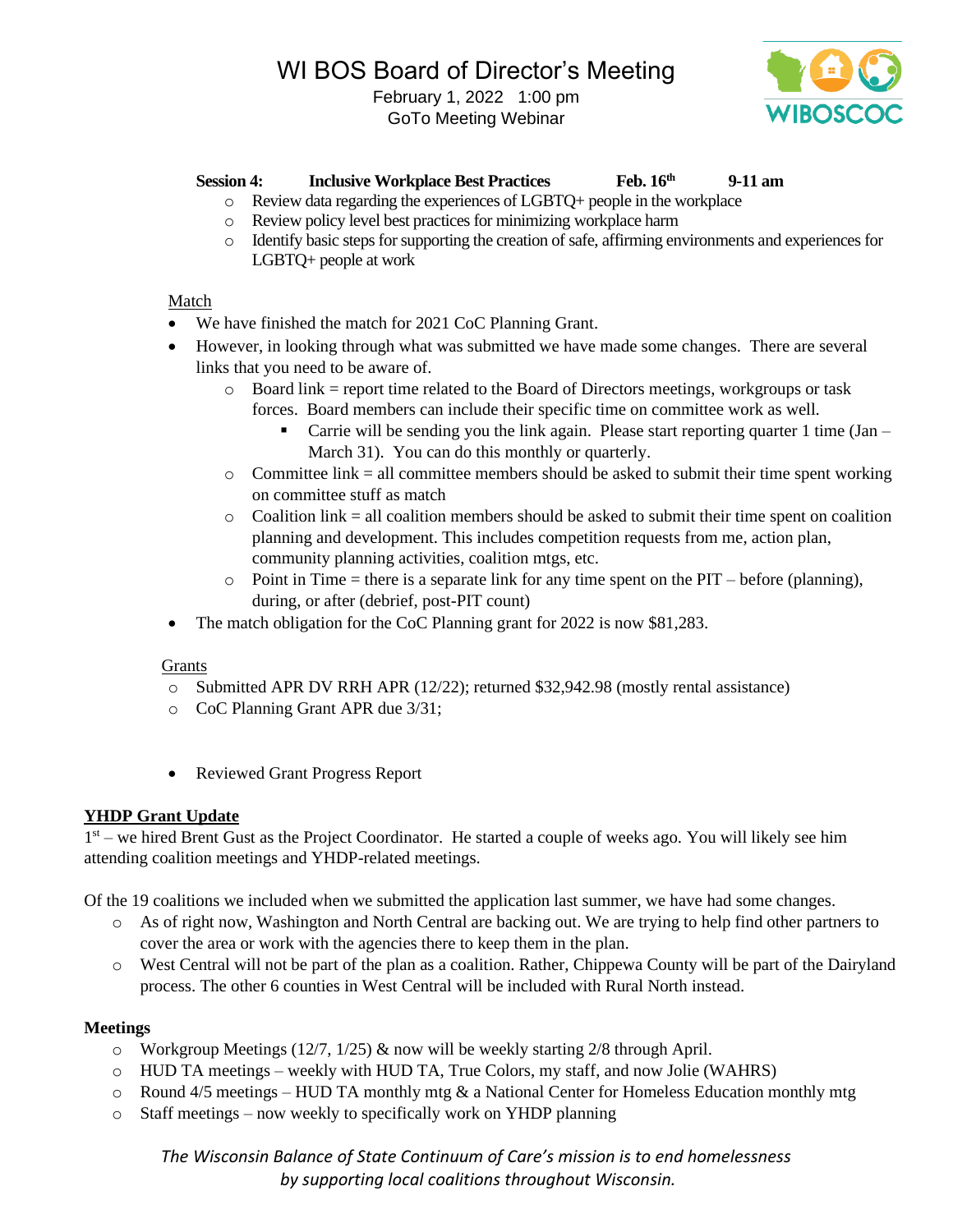

### **Contracts**

- $\circ$  Contract with WAHRS Request to extend the contract from April 15<sup>th</sup> to May 31<sup>st</sup> or when the CCP is submitted. The contract that board members approved via email vote in January has not been signed yet. Members were asked for direction with this contract amendment request. Carrie provided members with the exact language that would be changed in the contract.
	- o Motion to approve the contract changes made by Kathleen Fisher
	- o Second made by Kim Cable
	- o No further discussion
	- o All in favor
	- o Motion Carries
- o Sub-contract for planning funds to coalitions (in final revision)

#### **Youth**

- $\circ$  Focus on local/regional youth action groups & the expectations and requirements that go along with that
- o selection of folks to represent those local/regional youth action groups to participate in the CoC-wide YAB
- o coalitions must have a local/regional functioning youth action group in order to be eligible to apply for funding

### **CCP**

- o Plan to create a CoC-focused with an appendix that allows local coalitions to identify specific needs, gaps, and plans
- o Leigh and Carrie have started gathering information and I have put some words on a page
- o We are going to write to HUD for an extension (until May) to submit

#### **February Meeting**

- o Reviewed draft of agenda for February BOS quarterly meeting
- 8. Committee Reports (Time permitting)

System Performance Network

Dave Eberbach – nothing to report as they did not meet in January – will be meeting in February – Dave will be utilizing BOS committee time to recruit new members

Coordinated Entry

Wendy Schneider – Met in January

Prevention team had COVID provisions that would expire January 31<sup>st</sup>

VISPDAT team – continuing to review VISPDAT

Next meeting is February 21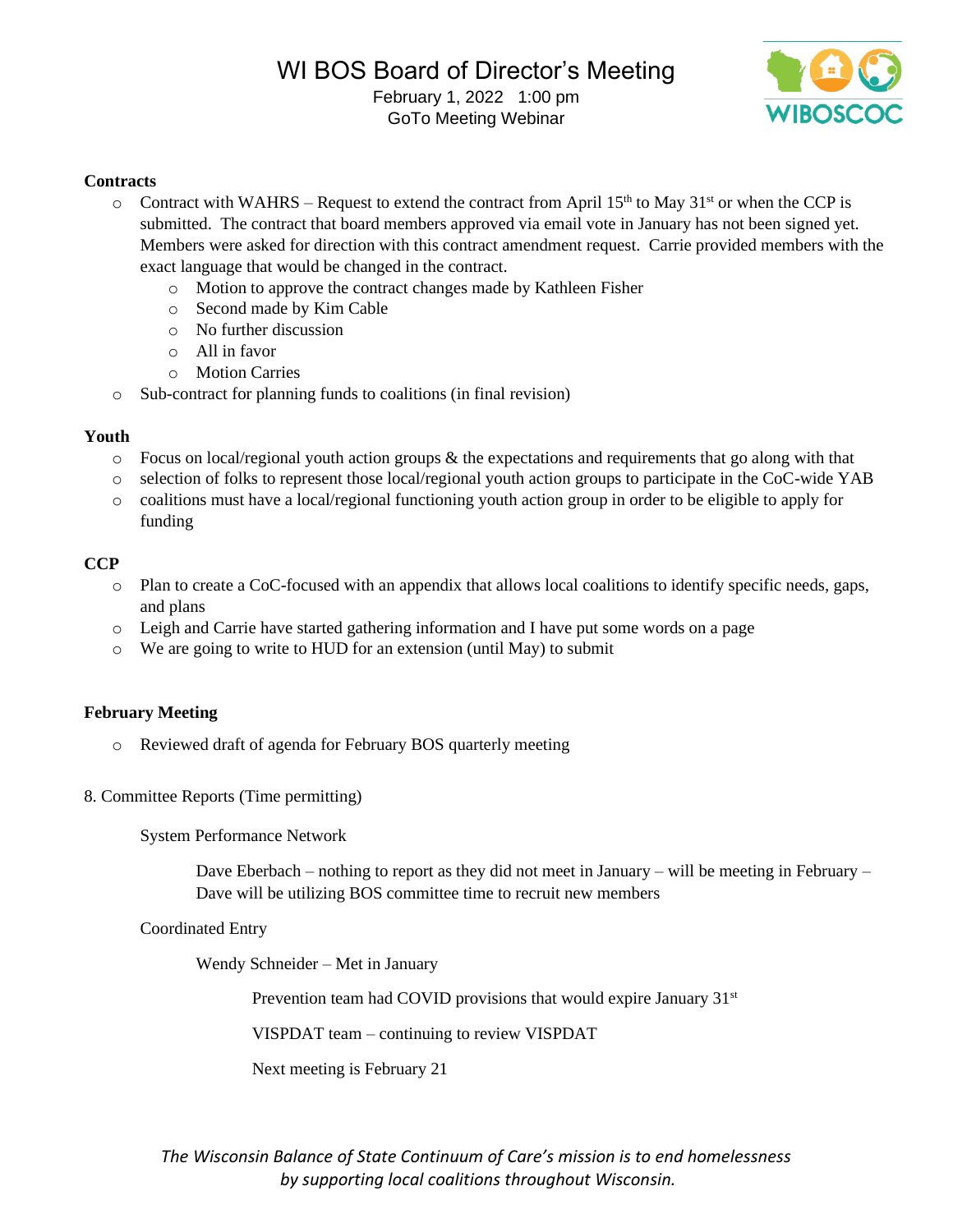# WI BOS Board of Director's Meeting February 1, 2022 1:00 pm

GoTo Meeting Webinar



Discharge Planning – There were not any comments to the Discharge Planning Toolkit that was sent to the membership. The Toolkit will be sent out again to Board members prior to the March meeting for a review and approval.

Youth Service Providers

Carrie Poser - Group has been merged into BOS Workgroup that meets on Tuesdays

Youth Service Providers committee will be ended and replaced with YAB

Jill or youth member will provide future updates

#### Emergency Shelter

Ed Wilson – Close to providing emergency shelter standards to board as well as a motel voucher standards

Meetings are very productive

#### Veteran Advisory Board

Angela Friend – Met in December

Was successful in finding members to take over Chair and Co-Chair roles for the Bi-Name List Workgroup

Will meet again in February and are working on sub-group meetings

Next meeting is scheduled for February 16<sup>th</sup>

#### Gaps and Needs

Michelle Fredrich – compiled results from survey and are working on creating presentation that they will give at quarterly meeting

Sarah will send out results to local coalitions so they can review as it pertains to their areas

### Public Awareness

Michael Ethridge – did not meet this month, meeting February 22<sup>nd</sup> at 1PM

#### Fiscal and Audit

Kathleen Fisher – no report to give – working on getting the committee together in February

#### Nominating Committee

Mike Bonertz – committee has not met for a while

Board is mostly full; only one board seat needs to be filled (NWISH)

Committee will meet to discuss getting this filled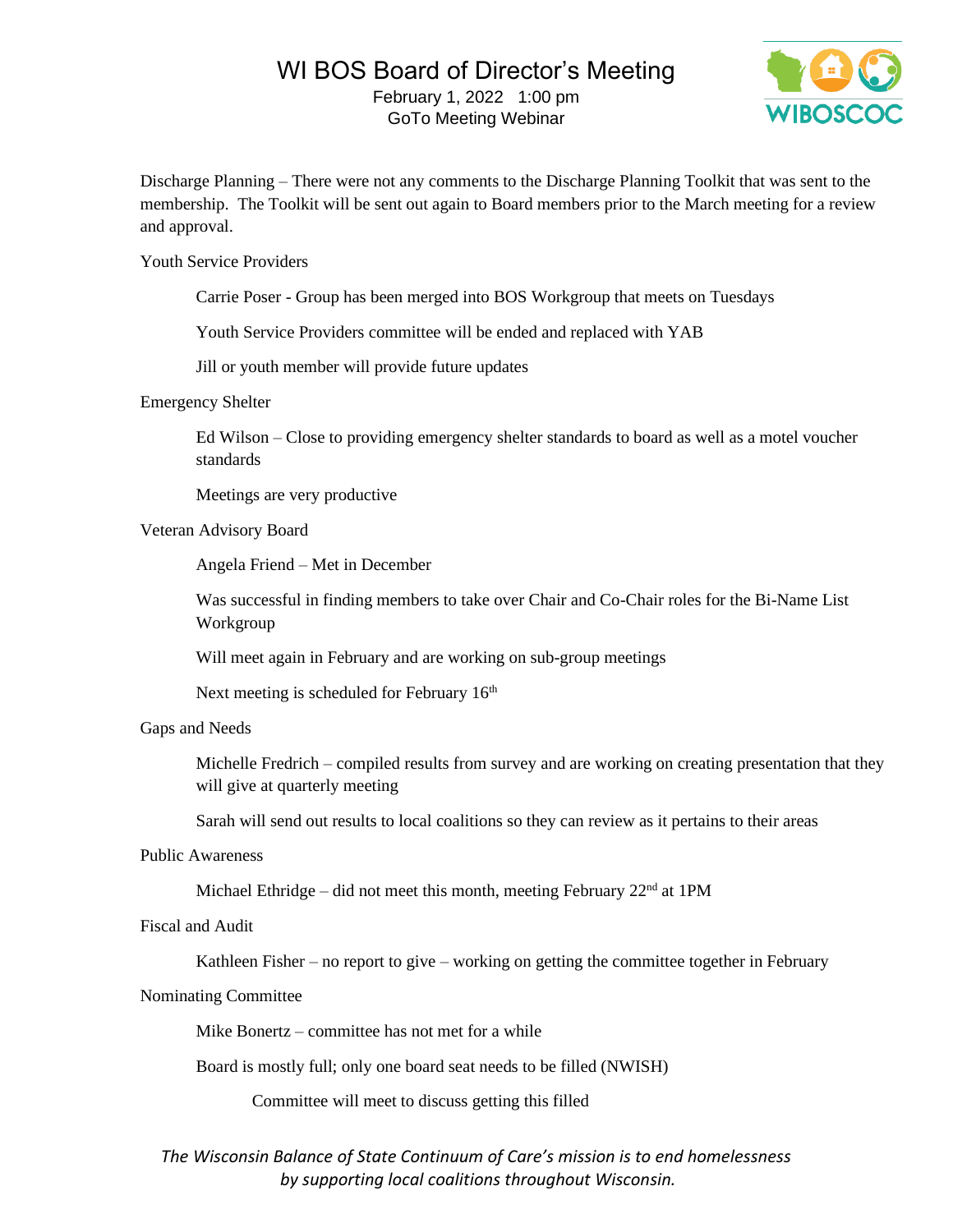# WI BOS Board of Director's Meeting

February 1, 2022 1:00 pm GoTo Meeting Webinar



West Central may need to be filled as well

Diversity, Equity, and Inclusion Committee

Kim Cable – Met in January – Reviewing Charter and putting final touches on it

Two contracts signed for Alonzo Kelly and Ellie Krug

Pursuing other areas for future trainings

Working on setting up a training calendar – ideally wants quarterly trainings

Created a survey that will be sent to local coalitions to explore diversity among local coalitions and identify areas that could use technical assistance to diversify coalitions

#### 9. Other Business

February quarterly meeting

If reporting for committee but unable to be at the quarterly meeting, please let Lisa know so she is prepared

Try to find a replacement to offer update if unable to make it

#### Quarterly Match

Lisa will be reaching out to a handful of people for Match reports that are still needed

#### Board surveys

Lisa sent out two board surveys

Everyone needs to complete to help inform the executive committee of what needs to be improved in the board

#### Committee survey

Not everyone has completed survey – Lisa has reached out to these folks to identify what committees they'd like to be on

Carrie and Lisa will work on finalizing committee chair assignments

#### 10. Adjourn – Next Meeting March 1, 2022

Motion to adjourn meeting made by Dave Eberbach

Seconded by Kathleen Fisher

No discussion

All in favor

Motion carries

Respectfully submitted,